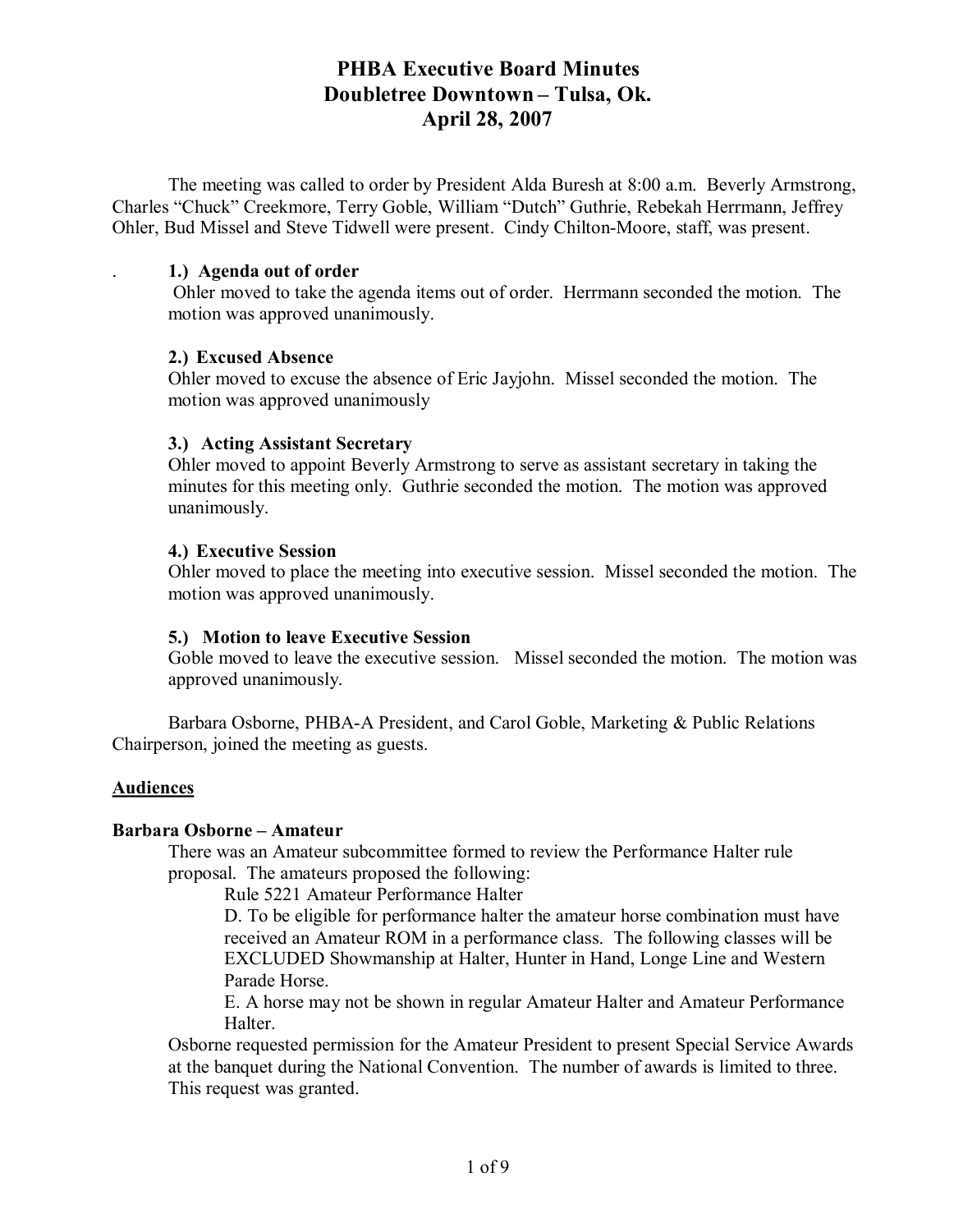On behalf of the Amateur Executive board she expressed gratitude for the help received in understanding the new budget format. She questioned the difference in the number of Amateur members in the annual statistic report of 2600 vs. the number reflected in the budget 2100+. For their budgeting process they need to know what their true numbers are before their July meeting.

Armstrong asked for an update on the Amateurs position on the Hunter In Hand class. Yesterday Osborn had e-mailed the Amateur EB and their position remains the same. Amateurs suggest that the office send to all the show secretaries a notice that Amateur Hunter in Hand is not an approved class.

#### **Carol Goble – Marketing and Public Relations**

This committee has been working diligently by e-mails and is presenting a report on the progress of the following recommendations:

- A reduced fee of \$30.00 for a registration of any age horse should be implemented for a period of one year. And if it is successful, that it be extended for a second year. This would require advertising among the eligible breeds in their publications.
- A Palomino pass is being recommended to give to a non-member palomino exhibitor to attend and show at one PHBA show in any state at reduced rates – a weekend pass fee of \$15.00, stall fees and the weekend registration fee of \$10.00. However, if they want their points to count they would have to pay their PHBA membership fee and registration or transfer fees.
- A membership drive including two contests, one between the APAs and one between individuals, awarding prizes/gifts to those who enlist the most new members is being proposed. It will require an aggressive advertising campaign. There needs to be a definite time frame set for this competition.

The APA and the Registration, Transfers & Breeders Committee are working with this committee and are in support of these recommendations. When finalized these are to be brought back to the EB.

Guthrie queried about the Amateur Trainer Auction. Osborne indicated that Moira Murty was working on this and she didn't know the current status. Concern has been expressed that there are two Trainer Auctions in the works right now, with the other being for the benefit of the Trainer Crisis Fund.

A ten minute recess was taken. The meeting reconvened at 10:10 a.m.

#### **6.) Professional Horseman's Task Force**

Buresh desires that PHBA establish a Professional Horsemen's Task Force and is, therefore, appointing Doug May, as chairman, with members Howard Rea, Scott Tyrrel, Don Coats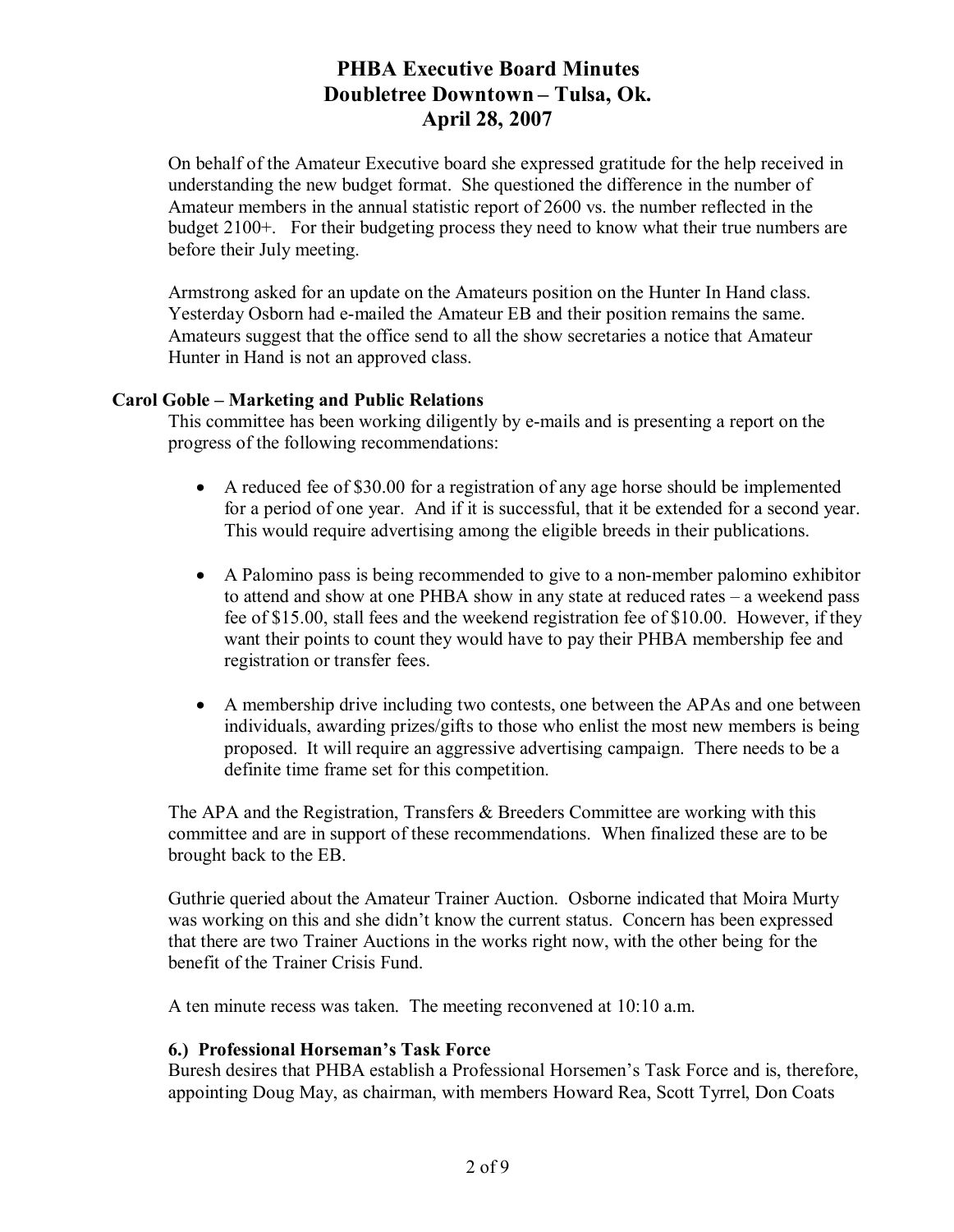and Benham Stewart as members. Tidwell will serve as EB liaison. The EB approved the request and appointments.

### **7.) Ratify the Minutes & Ratify the Mail Ballot**

Ohler moved to ratify the minutes of the March meeting and the ballots as presented. Tidwell seconded the motion. The motion was approved unanimously.

#### **8.) Financial Statement**

Missel reviewed the March 2007 report. Missel moved to include his report into the minutes. Ohler seconded the motion. The motion was approved unanimously.

#### **9.) Budget Report**

There needs to be an adjustment in the budget reflecting the increase in postage and printing. Missel indicated that a quarterly summary will be developed by Ohler. Missel moved to include the budget report into the minutes. Ohler seconded the motion. The motion was approved unanimously.

#### **Review of Committee Reports**

#### **A.) Financial Management, Resources & Sponsorship**

The 2007 budget was approved at the November 2006 meeting. Buresh appointed Missel as liaison.

#### **10.) Request for \$5,000 from Marketing & Promotions.**

Guthrie moved to approve the \$5,000 request from the Marketing and Promotions Committee. Armstrong seconded the motion. The motion was approved unanimously.

#### **11.) Request for 40 Year Recognition for Judges**

Armstrong moved to approve the request to honor the 40 year PHBA judges with an appropriate award valued at \$100.00 each and this will be retroactive. Missel seconded the motion. The motion was approved unanimously.

#### **B.) Awards Committee Request**

### **12.) Palomino colored horse trophy for the Supreme Champion**

Guthrie moved to oblige their request for the "palomino horse" on the Supreme Champion trophy, if we can obtain them through the new vendor and if it is reasonable cost wise or this will be revisited at the August meeting. Tidwell seconded the motion. The motion was approved unanimously.

#### **C.) Web & APA Software & Computer Ad Hoc**

#### **Request for \$10,000 per year for Horse Show Related Computer Updates**

**13.)** Guthrie moved to accept the proposal in principle but postponing until the budgeting process in the fall. Missel seconded the motion. The motion was approved unanimously. Buresh appointed a subcommittee of Guthrie, chair, Missel, Ohler and Chilton-Moore.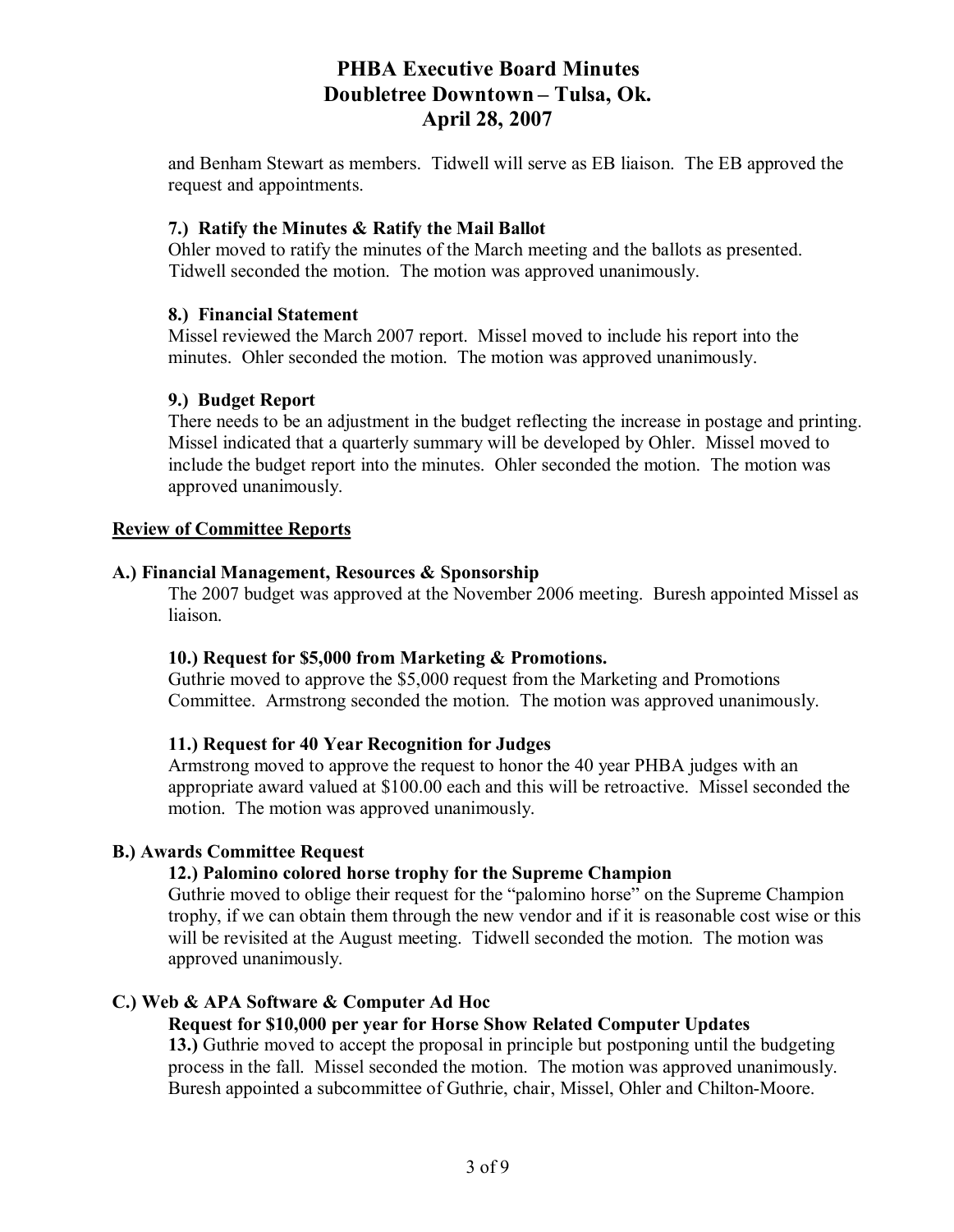As of this date this committee becomes a standing committee.

### **D.) Affiliate Palomino Associations & Membership**

Buresh appointed Herrmann as liaison.

### **E.) Amateur & PHBA Amateur Association**

Buresh appointed Ohler as liaison.

#### **F.) Awards**

This committee is requesting new western and english horses for the trophies. It is suggested that the committee be given the approval to get bids under the direction of Chilton-Moore. Their ideas on the ROM certificates, etc., as well as the breeders certificate needs to be forthcoming. Buresh appointed Armstrong as liaison.

#### **G.) Benefit Auction**

Buresh appointed Armstrong as liaison. Buresh requests that a convention packet for the Tulsa convention be brought to the 2008 auction.

#### **H.) By-laws & General Rules**

Buresh stated that the committee needs to perform a total review of the Bylaws and that each chairman of a committee be provided a copy of their section of the rules for review. Buresh appointed Herrmann as liaison.

#### **I.) Cattle Events**

Buresh appointed Missel as liaison.

#### **J.) Hall of Fame**

Buresh appointed Goble as liaison. Armstrong moved to ratify the recommendation of the horse, *A Predator,* to be admitted into the Hall of Fame. Missel seconded the motion. The motion was approved unanimously.

#### **L.) Marketing/Public Relations**

Buresh appointed Herrmann as liaison. The coloring page needs PHBA logo applied to it. Henderson will be contacted about a second coloring page for the webpage. Production of the video may require additional monies over the \$2,200 CD that currently exists; the committee is to bring to the EB the bid once they obtain the vendor to produce the video.

### **M.) National Convention Site & Planning**

#### **10.) 2009 National Convention Site**

Guthrie moved to reconsider the EB previous decision to go to Ft. Worth in favor of going to Tulsa. Tidwell seconded the motion. The motion was approved unanimously. Buresh appointed Armstrong as liaison.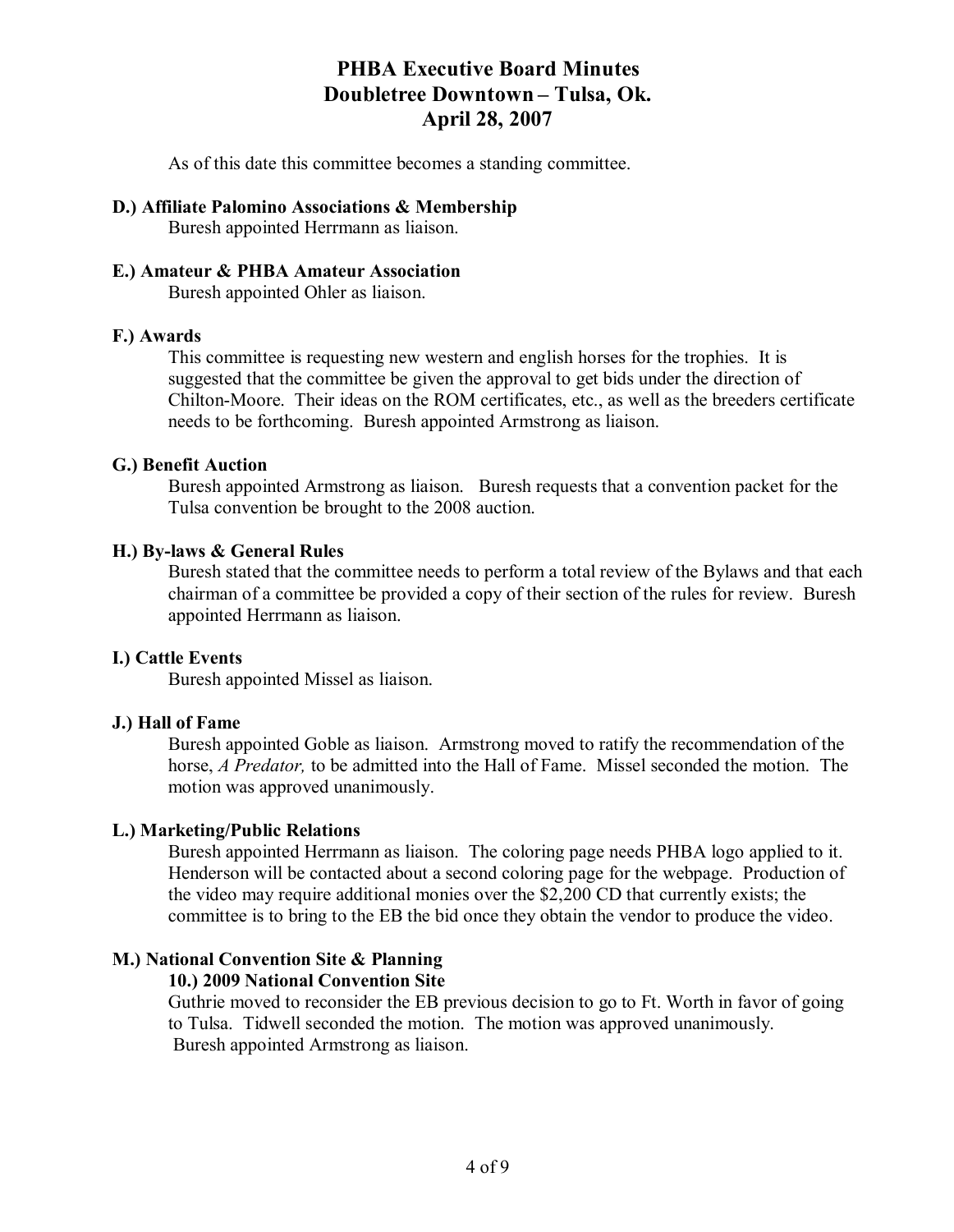#### **11.) 2010 National Convention Site**

Creekmore moved to include the Dallas/Ft.Worth area to the top of the 2010 list. Herrmann seconded the motion. The motion was approved. Armstrong voted opposed.

#### **N.) Public Policy/Animal Welfare**

Buresh appointed Creekmore as liaison. Guthrie suggested that Chilton-Moore contact this committee with the history and information concerning the slaughter legislation.

#### **O.) Registration, Transfer & Breeders, PIP Report**

Buresh assigned Ohler as liaison.

#### **P.) Show Management Seminar & Training**

The Hunter in Hand score sheet and course layout is on the web page. Buresh appointed Goble as liaison.

#### **Q.) Show Rules**

Buresh appointed Jayjohn as liaison.

#### **R.) World Championship Horse Show**

Buresh appointed Tidwell as liaison. Chilton-Moore will provide the committee with a Budget for the Versatility Ranch Horse class. Chilton-Moore is to research the ribbon proposal, Gist contract and the big screen proposal.

#### **S.) Youth & PHBA Youth Association**

Buresh appointed Tidwell as liaison.

#### **T.) Challenged Riders Ad Hoc**

Buresh appointed Jayjohn as liaison. Therapeutic riding association in the Tulsa area should be contacted and worked with for publicity. C. Henderson could assist in this area. Goble is to research TV exposure. Chilton-Moore to communicate the no stall fee.

#### **U.) Long Range Planning Ad Hoc**

Buresh appointed Guthrie as liaison.

#### **V.) Palomino Performance Program Ad Hoc**

Buresh appointed Creekmore as liaison. Chilton-Moore discussed that an all inclusive brochure could be produced that could be used by all of our programs.

#### **W.) Recreational Riding & Golden Trails Ad Hoc**

Guthrie shared their concerns.

#### **12.) Double Hours in Golden Trails for APA Sponsored Rides**

Guthrie moved that any APA sanctioned/sponsored trail ride participant will receive double hours for Golden Trails awards. Ohler seconded the motion. The motion was approved unanimously.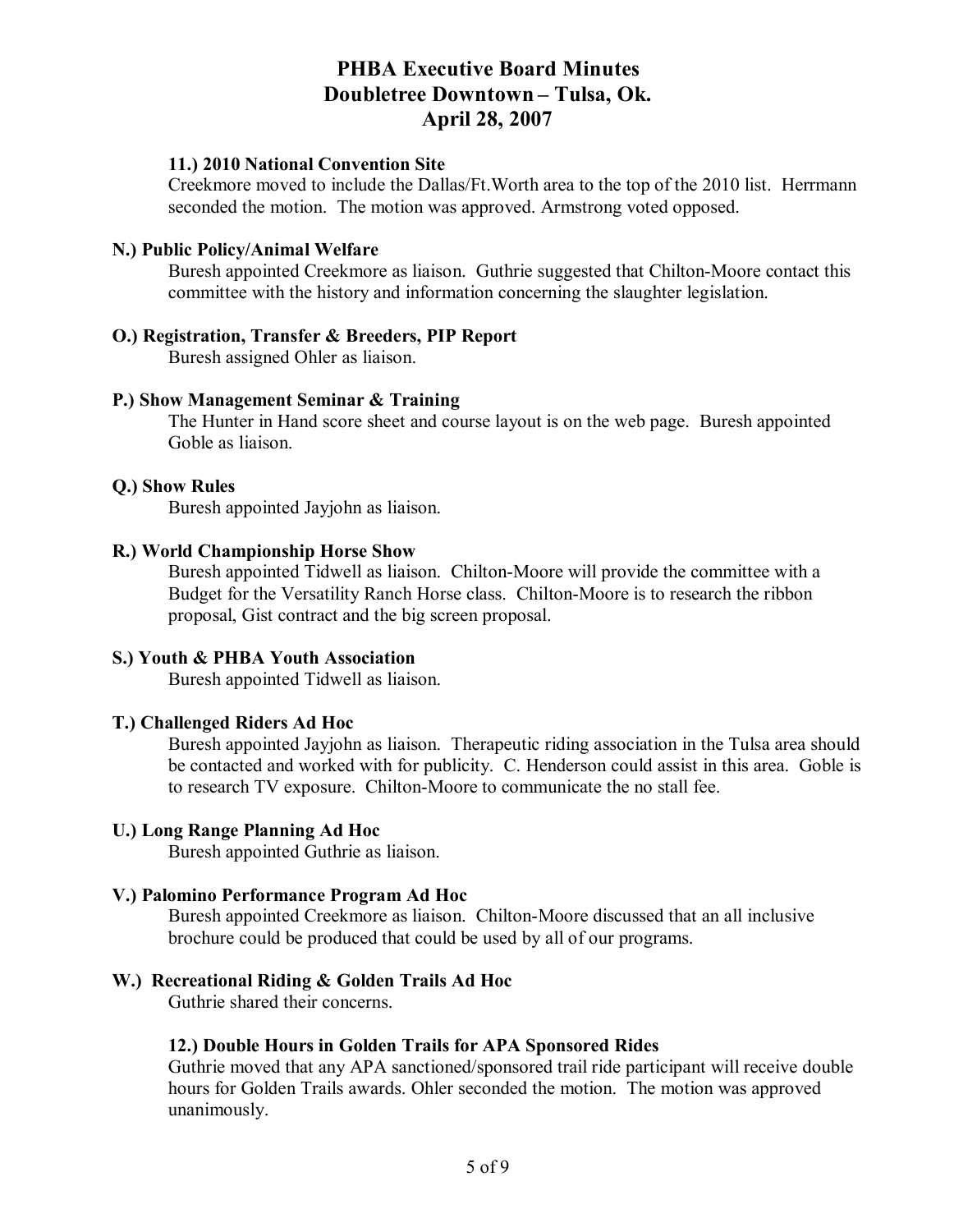Buresh assigned Guthrie as liaison. As of this date this committee becomes a standing committee.

### **X.) Trainer Crisis Fund Ad Hoc**

Buresh appointed Guthrie as liaison. Creekmore expressed concern over liability of this program and that it may need to be a separate corporate status. Guthrie discussed the possibility of incorporating this under the YS  $\&$  EF, if the YS  $\&$  EF would consider this, or creating a new 501C.

#### **Y.) Web & APA Software & Computer**

Ohler is researching the ability to provide the requests. Buresh appointed Ohler as liaison.

#### **Z.) PHBA Youth Scholarship & Educational Fund Minutes**

Buresh appointed Missel as liaison. The committee is requesting a line on the membership form for \$5.00 donation to the fund. There is currently a line on the bottom of the membership form asking for donations for the YS/EF. Larger amounts than \$5.00 are often donated.

#### **13.) Emergency Rule Proposal – Rule 521**

Guthrie moved to accept this breed, Andalusian and Lusitano, into the registry as an emergency rule change. Tidwell seconded the motion. The motion was denied.

#### **14.) New Jersey Request – Rule 3061**

Guthrie moved to waive their show error fine. Tidwell seconded the motion. The motion was approved unanimously.

#### **15.) Youth and World Show Stalling**

Tidwell moved to accept the proposal as written with the amendment that it be stated that the youth stalls must be vacated by 10:00 a.m. the day following the Youth National Convention. Missel seconded the motion. There needs to be a chart with those who are in both shows. The motion was approved unanimously.

### **Review of PHBA Rule Change Conflicts or Unresolved Proposals**

#### **16.) PHBA Rule Proposal 521**

Armstrong moved to refer back to committee 521 Eligible Horses since their reasoning for denying was that the horses could be registered under our existing rules. However, the stallions are unable to be registered under the current rules. Ohler seconded the motion. The committee needs to sift through this list and delete the breeds that have draft horse or pony characteristics (Rule 502) and consider adding the Andalusian and Lusitano. The motion was approved. Creekmore voted nay.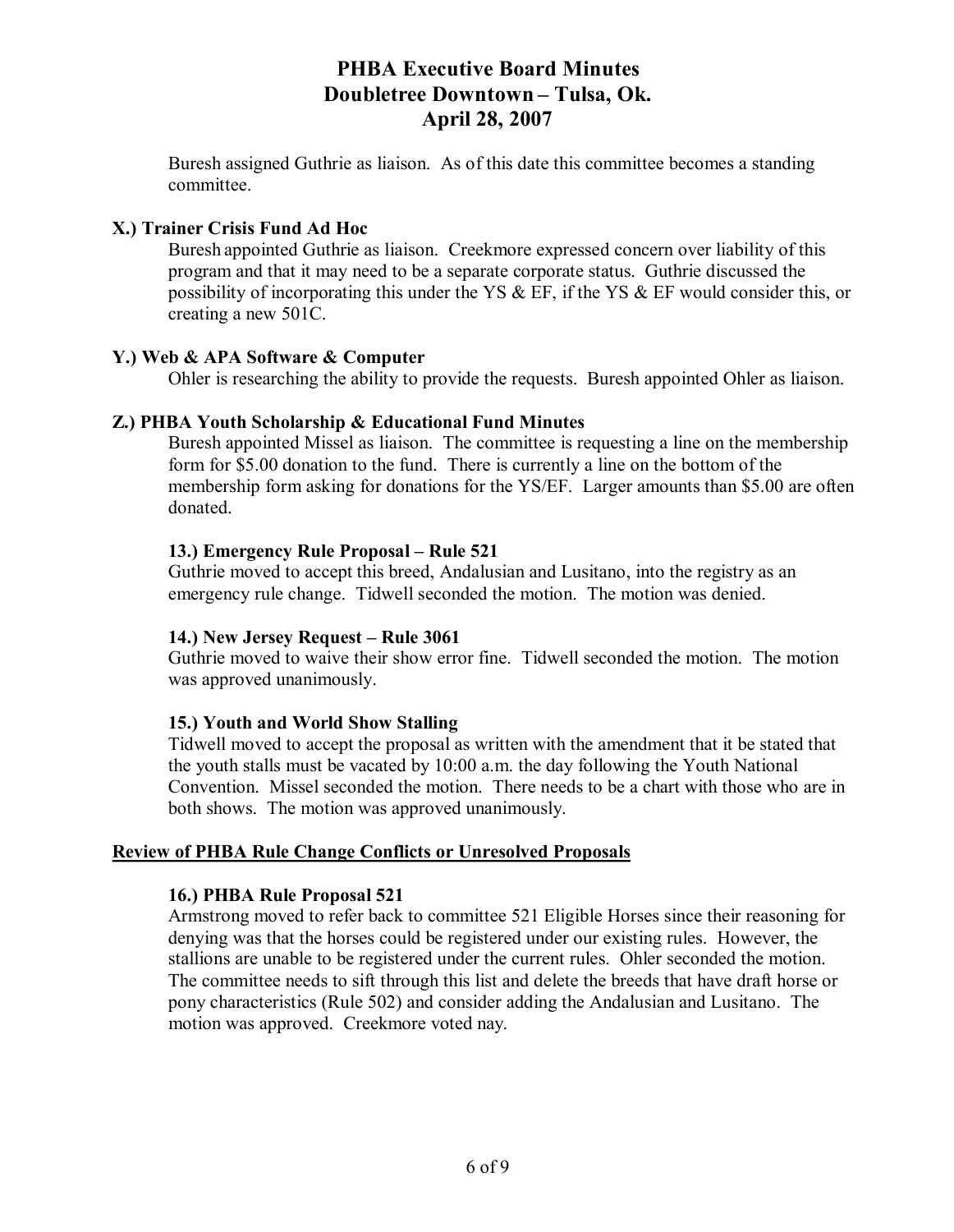#### **17.) PHBA Rule Proposal 512**

Creekmore moved to refer back to the committee the white rule, since other committees have encouraged revamping these rules. Tidwell seconded the motion. The motion was approved unanimously.

#### **1265. C Top Ten Amateur Select High Point**

It is to be addressed in their conference call as to whether or not longe line is to be included.

#### **18.) 2528 Medications; Artificial Appliance**

Tidwell moved to accept as proposed. Herrmann seconded the motion. The motion was approved unanimously.

#### **19.) 3060 Performance Halter**

Since there was no consensus across the board between the Amateur, Youth and Open committees; Ohler moved that the liaisons will go back to those committees to seek a consensus prior to the August meeting. Creekmore seconded the motion. The motion was approved unanimously.

#### **20.) 3370 E Maximum of 2 Junior & 2 Senior Horses**

Herrmann moved to approve. Armstrong seconded the motion. The motion was approved unanimously.

#### **21.) 3675 Knocking over the pole**

Herrmann moved to send back to Amateur and Rules committees. Guthrie seconded the motion. The motion was approved unanimously.

#### **22.) Bylaw and Rule Changes**

Ohler moved to approve all the rule changes except the above that were dealt with otherwise. Creekmore seconded the motion. The motion was approved unanimously.

#### **23.) Executive Session**

Missel moved to go into executive session. Ohler seconded the motion. The motion was approved unanimously.

Osborne and C. Goble were excused.

#### **24.) Executive Session**

Guthrie moved to go out of Executive Session. Missel seconded the motion. The motion was approved unanimously.

Osborne and C. Goble returned to the meeting.

#### **25.) Membership Dues**

Creekmore moved that all annual PHBA, PHBA-A and the PHBA-Y membership dues shall be paid to the PHBA Office and are effective as of the date received by the PHBA office.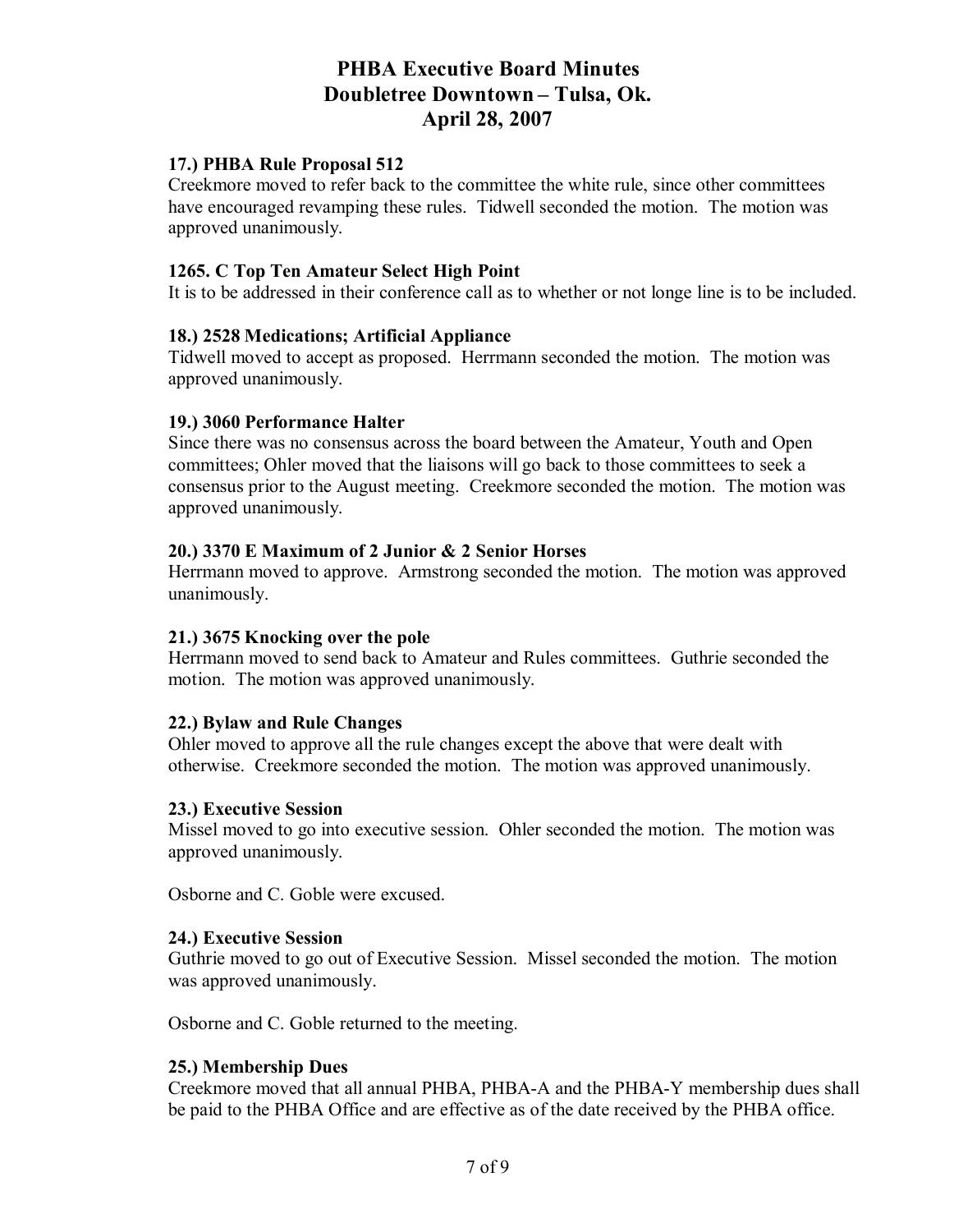The membership shall be on an annual 12 month cycle based on these initial dates beginning on the first day and ending on the last day of the month thereafter. Guthrie seconded the motion. The motion was approved unanimously.

#### **Discussion Items**

#### **AA). Affiliate Guide**

Guthrie revisited the PHBA Source Book and that the EB should become well acquainted with and have this binder with them at horse shows. The show secretary of each APA receives this Source Book as well.

#### **BB). Jerry Hull Memorial Rope Horse Awards**

Chilton updated the EB on the Jerry Hull memorial rope bags for the WS.

Armstrong moved to adjourn the meeting. Herrmann seconded the motion. The motion was approved unanimously. The meeting was adjourned at 6:10 p.m.

Beverly Armstrong